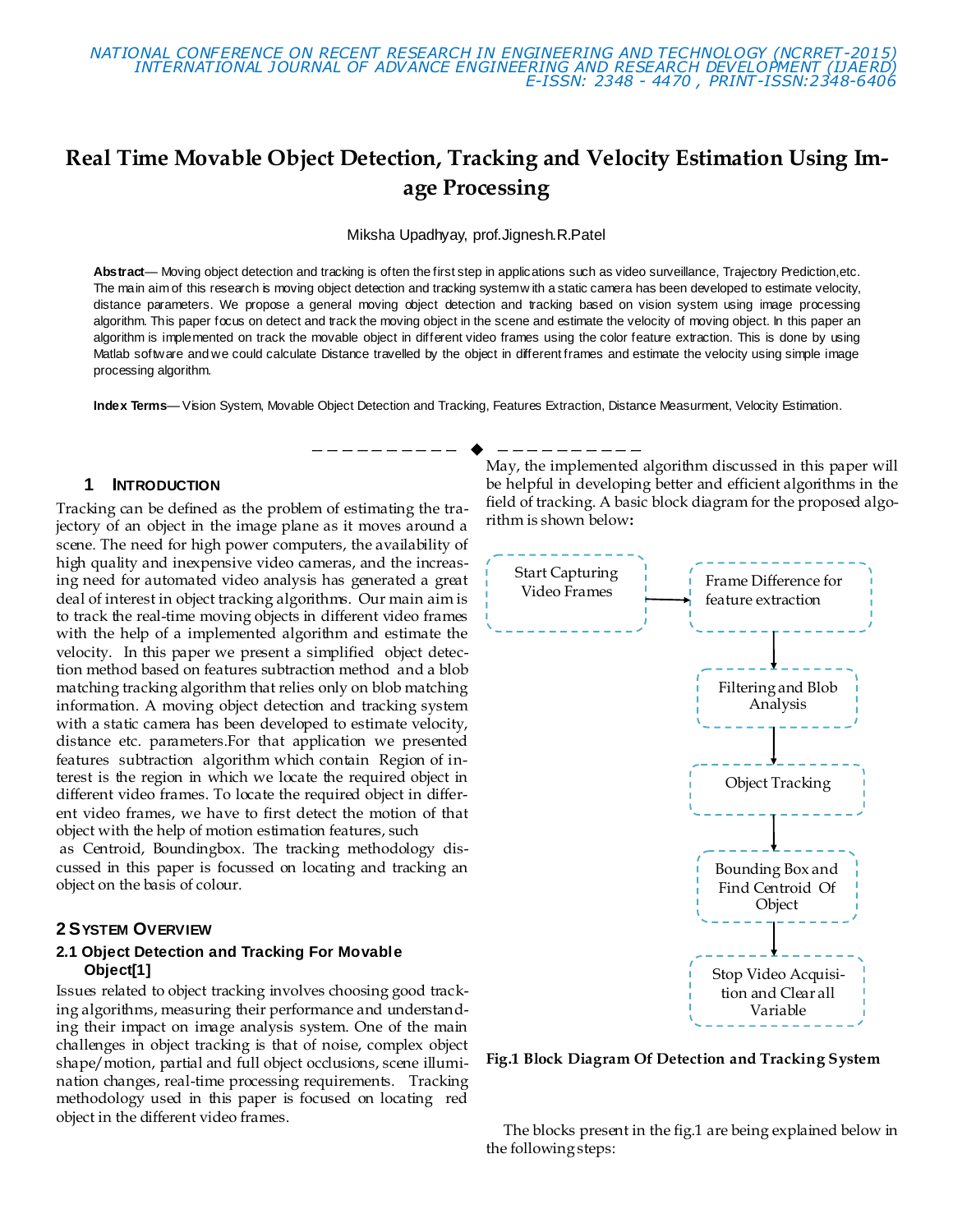**Step1**: Capture the video frames using the video input function.

Step2: Set the properties of video object.

**Step3**: Start the video acquisition.

**Step4**: Set a loop that starts after 50 frames of acquisition. This loop contains the following steps:

- 1) Get the snapshot of the current frame.
- 2) Now to track the red objects in real time we have to subtract the red component from the gray scale image to extract the red components in the image.
- 3) Use a median filter to filter out noise.
- 4) Convert the resulting gray scale image into a binary image.
- 5) Remove all those pixels which are less than 300 pixels.
- 6) Label all the connected components in the image to perform image blob analysis, here we get a set of properties for each labelled region.
- 7) Display the image.
- 8) Again a loop is used to bound the red objects in a rectangular box.
- 9)

**Step5**: Stop the video acquisition.

**Step6**: Flush all the image data stored in the memory buffer. **Step7**: Clear all the variables.

## **2.2 Image Filtering[2]**

Another common problem which arises during the object tracking is that of light illumination and background which acts as a noise and is the main problem which arises during the tracking of the object which can be removed by filtering the noise[2]. Median filtering is a non-linear operation often used in image processing to reduce noise. A median filter is more effective than convolution when the goal is simultaneously reduce noiseThe recorded video may have some noise due to bad weather (light, wind, etc. or due to problems in sensors). Few algorithms are tested to improve the image quality, to detect moving object, calculation of distance and velocity of the moving object.[2]

**Median filter**: The median filter is a classical noise removal filter. Noise is removed by calculating the median from all its box elements and stores the value to the central element. The median filter sorts the elements in a given matrix and median value is assigned to the central pixel. Sorted elements 1, 2, 3, 4, 5, 6, 7, 8, 9 and median 5 will assign to the central element. Similar box scan is performed over the whole image and reduces noise. Execution time is more compared to mean filter, since the algorithm involves with sorting techniques. But it removes the small pixel noise.

# **2.3 Finding Centroid[1]**

If the segmentation is performed using frame difference, the residual image is visualized with rectangular bounding box with the dimensions of the object produced from residual image. For a given image, a scan is performed where the intensity values of the image are more than limit (depends on the assigned value, for accurate assign maximum).

In this Features is extracted by colour and here the intensity value describes the colour. The pixel values from the first hit of the intensity values from top, bottom, left and right are stored. By using this dimension values a rectangular bounding box is plotted within the limits of the values produced. The boundary box is drawn using the dimension Height and Width as calculated below.

$$
Hight = (bottom value - top value)/2
$$
  
Width = (right value - left value)/2 (1)

Initially the Centroid of the object is extracted and then by calculating Height and Width a bounding box is drawn around the object[1].

# **3 FIND VELOCITY FOR MOVING OBJECT IN DIFFERENT FRAMES[2]**

## **3.1 Velocity Estimation[2]**

The velocity of moving object is calculated by the distance it travelled with respect to the time. Distance formula is used to calculate the distance between the sequences of frames. By using the values of distance with respect to frame rate, the velocity of the object is defined. The defined velocity is of 2 dimension (since camera is static). Velocity of moving object is determined using the distance travelled by the Centroid to the frame rate of the video.

Algorithm for calculating velocity is explained as follow:

- 1. Make a Video of movable object with take a reference distance (0.5m)
- 2. Find meter/pixels ratio. (with a logic how much pixels in width and how much pixels in height with reference height & width).
- 3. Read the distance travelled by the object and time taken of 1 frame from frame rate.(29 f/s)
- 4. Velocity = distance travelled/frame rate

$$
V = d/t \tag{2}
$$

- 5. Save the value in an array
- 6. The velocity of moving object in the sequence frames is defined in meter / second.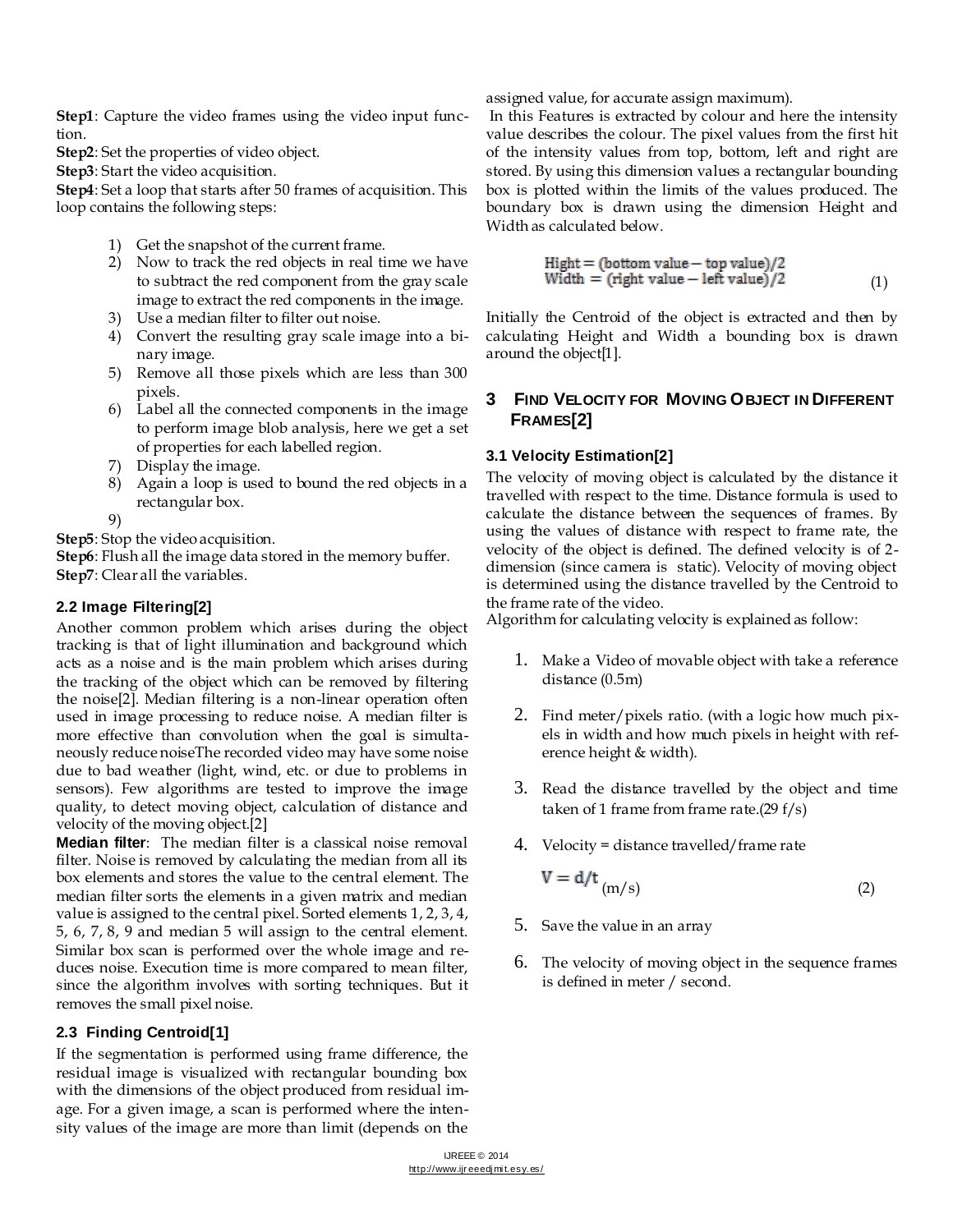#### **3.2 Distance Measurment**

The distance travelled by the object is determined by using the Centroid. The variables for this are the pixel positions of the moving object at initial stage to the final stage.

Algorithm for calculating distance is explained as follow:

- 1. Read the centroid position of each image.
- 2. Calculate the distance between two centroid images.
- 3. Calculate change in distance by Distance  $d = \sqrt{((x1 - x2)^2 + (Y1 - Y2)^2)}$  (3)

Where  $(X1-X2)$  m/s and  $(Y1-Y2)$  m/s.

Where X1=previous pixel position and X2=present pixel position in width Y1=previous pixel position and Y2=present pixel position in height.

Store all the distance values in an Array



**Fig 2 Flow Chart of Praposed Algorithm**

## **4 TOOL USED**

I choose MATLAB after deciding the various important tasks in my work. I decided that the platform on which I am going to develop my code will be MATLAB, because MATLAB is a high level technical language and interactive environment for algorithm development, data analysis, and numeric computation. Using the MATLAB product, we can solve technical computing problems faster than with traditional programming languages, such as C, C++, and FORTRAN. We can use MATLAB in a wide range of applications, including signal and image processing, communications, the MATLAB environment to solve particular classes of problems in these application areas. MATLAB provides a number of features for documenting and sharing our work, we can integrate our MAT-LAB code with other languages and applications, and distribute our MATLAB algorithms and applications.

are pre-defined in MATLAB that would make the development of my work much easier.

#### **5 RESULTS**

I have worked on real time object detection and tracking . The praposed algorithm explained above is applied on the video frames to achieve the required tracking.[1] After tracking moving object we calculated time Per Frame of video than with the help of centroid of moving object and reference point we calculate distance of moving object .we also calculate velocity.







**Fig 4 (a) Track object in one video frame**

In fig 4 (a) and (b) it shown the object detect in different position. Object tracking in different video frames continuously.

In MATLAB various video acquisition and analysis functions

IJREEE © 2014 http://www.ijr eeedj mi t.esy.es/